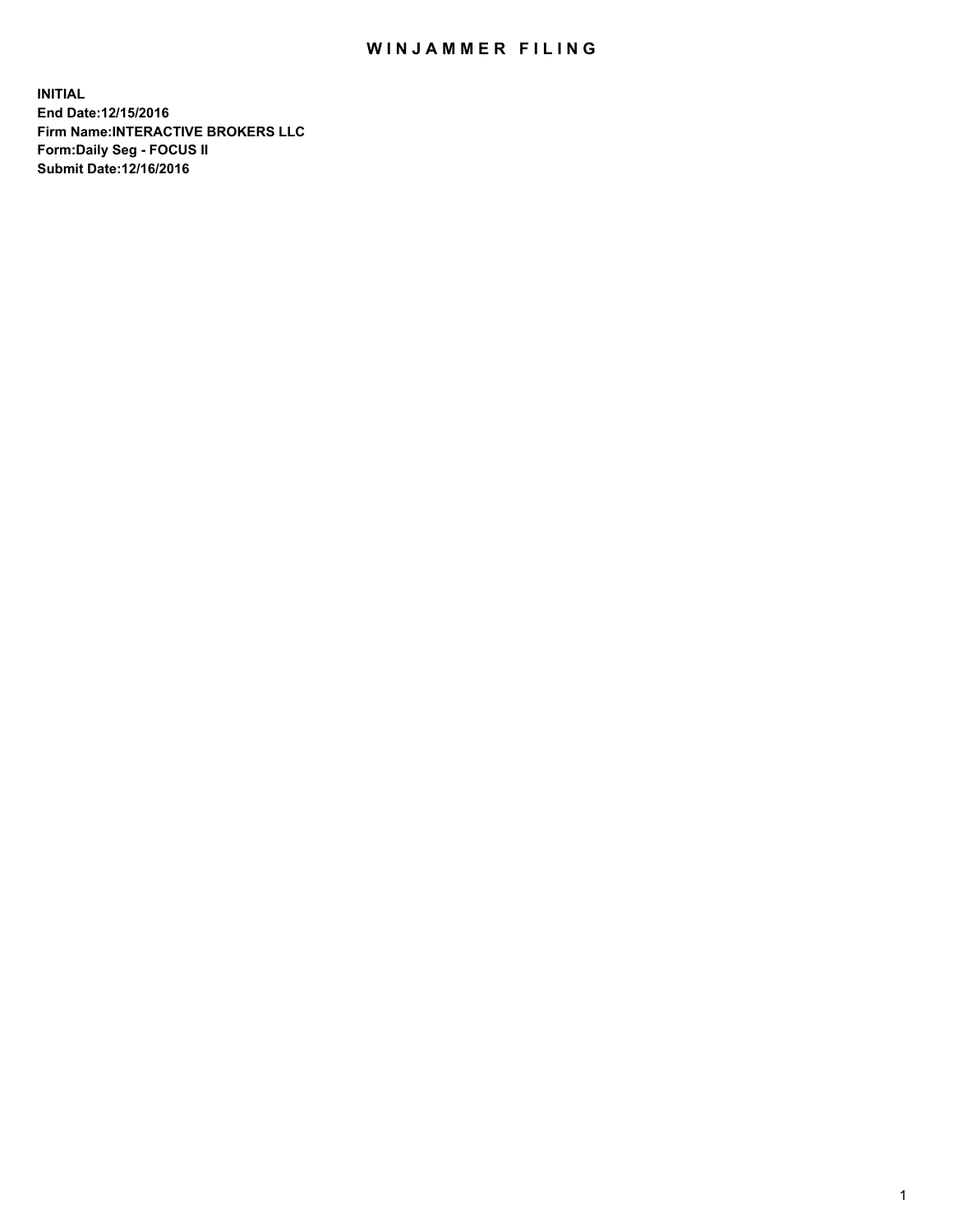## **INITIAL End Date:12/15/2016 Firm Name:INTERACTIVE BROKERS LLC Form:Daily Seg - FOCUS II Submit Date:12/16/2016 Daily Segregation - Cover Page**

| Name of Company<br><b>Contact Name</b><br><b>Contact Phone Number</b><br><b>Contact Email Address</b>                                                                                                                                                                                                                          | <b>INTERACTIVE BROKERS LLC</b><br>James Menicucci<br>203-618-8085<br><u>jmenicucci@interactivebrokers.c</u><br>om |
|--------------------------------------------------------------------------------------------------------------------------------------------------------------------------------------------------------------------------------------------------------------------------------------------------------------------------------|-------------------------------------------------------------------------------------------------------------------|
| FCM's Customer Segregated Funds Residual Interest Target (choose one):<br>a. Minimum dollar amount: ; or<br>b. Minimum percentage of customer segregated funds required:%; or<br>c. Dollar amount range between: and; or<br>d. Percentage range of customer segregated funds required between:% and%.                          | $\overline{\mathbf{0}}$<br>0<br>155,000,000 245,000,000<br>0 <sub>0</sub>                                         |
| FCM's Customer Secured Amount Funds Residual Interest Target (choose one):<br>a. Minimum dollar amount: ; or<br>b. Minimum percentage of customer secured funds required:%; or<br>c. Dollar amount range between: and; or<br>d. Percentage range of customer secured funds required between:% and%.                            | $\overline{\mathbf{0}}$<br>$\overline{\mathbf{0}}$<br>80,000,000 120,000,000<br>00                                |
| FCM's Cleared Swaps Customer Collateral Residual Interest Target (choose one):<br>a. Minimum dollar amount: ; or<br>b. Minimum percentage of cleared swaps customer collateral required:% ; or<br>c. Dollar amount range between: and; or<br>d. Percentage range of cleared swaps customer collateral required between:% and%. | $\overline{\mathbf{0}}$<br>$\overline{\mathbf{0}}$<br>0 <sub>0</sub><br><u>00</u>                                 |

Attach supporting documents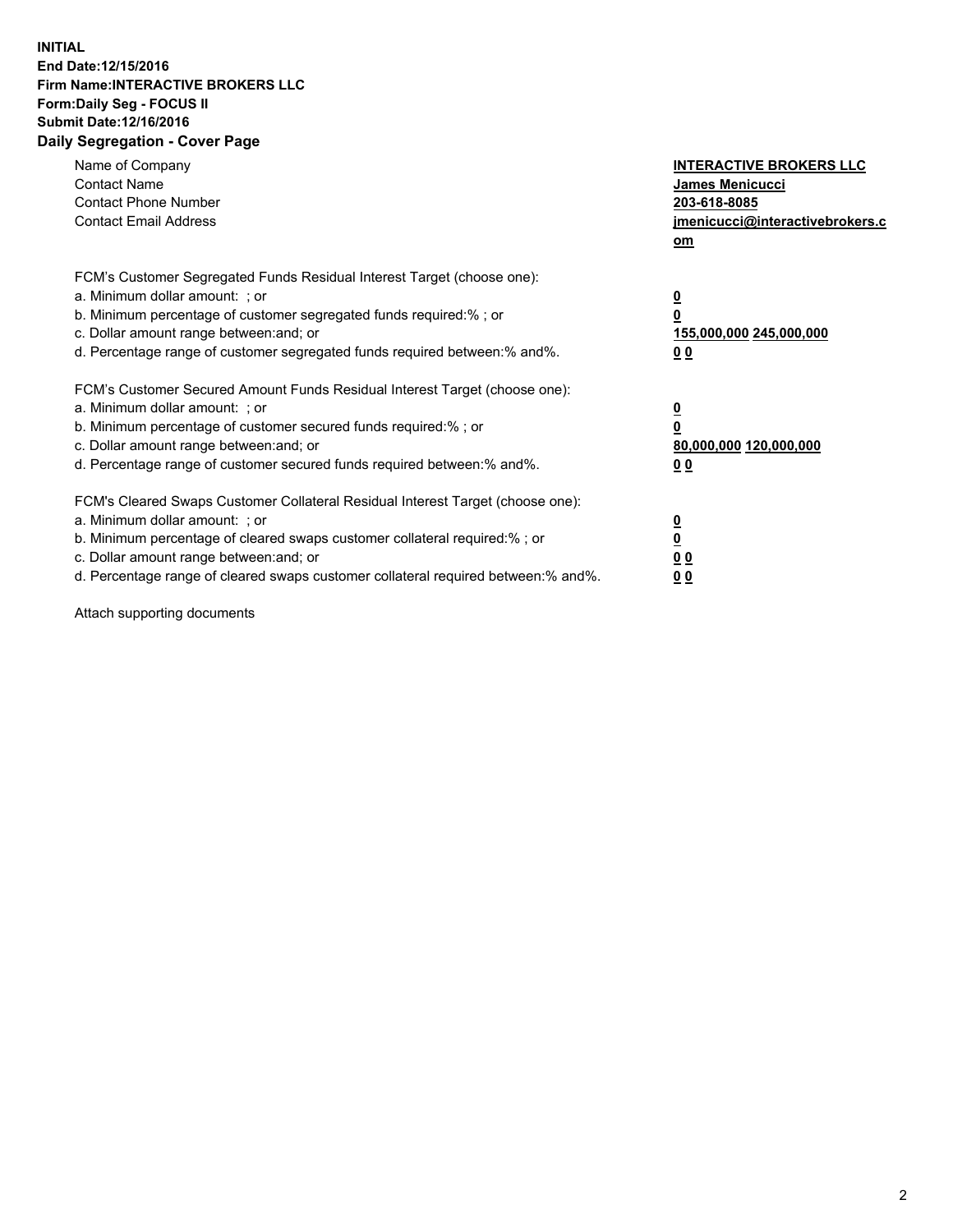## **INITIAL End Date:12/15/2016 Firm Name:INTERACTIVE BROKERS LLC Form:Daily Seg - FOCUS II Submit Date:12/16/2016 Daily Segregation - Secured Amounts**

|     | Daily Segregation - Secured Amounts                                                         |                                  |
|-----|---------------------------------------------------------------------------------------------|----------------------------------|
|     | Foreign Futures and Foreign Options Secured Amounts                                         |                                  |
|     | Amount required to be set aside pursuant to law, rule or regulation of a foreign            | $0$ [7305]                       |
|     | government or a rule of a self-regulatory organization authorized thereunder                |                                  |
| 1.  | Net ledger balance - Foreign Futures and Foreign Option Trading - All Customers             |                                  |
|     | A. Cash                                                                                     | 348,900,385 [7315]               |
|     | B. Securities (at market)                                                                   | $0$ [7317]                       |
| 2.  | Net unrealized profit (loss) in open futures contracts traded on a foreign board of trade   | 14,124,549 [7325]                |
| 3.  | Exchange traded options                                                                     |                                  |
|     | a. Market value of open option contracts purchased on a foreign board of trade              |                                  |
|     |                                                                                             | 443,077 [7335]                   |
|     | b. Market value of open contracts granted (sold) on a foreign board of trade                | $-34,610$ [7337]                 |
| 4.  | Net equity (deficit) (add lines 1.2. and 3.)                                                | 363,433,401 [7345]               |
| 5.  | Account liquidating to a deficit and account with a debit balances - gross amount           | 61,439 [7351]                    |
|     | Less: amount offset by customer owned securities                                            | 0 [7352] 61,439 [7354]           |
| 6.  | Amount required to be set aside as the secured amount - Net Liquidating Equity              | 363,494,840 [7355]               |
|     | Method (add lines 4 and 5)                                                                  |                                  |
| 7.  | Greater of amount required to be set aside pursuant to foreign jurisdiction (above) or line | 363,494,840 [7360]               |
|     | 6.                                                                                          |                                  |
|     | FUNDS DEPOSITED IN SEPARATE REGULATION 30.7 ACCOUNTS                                        |                                  |
| 1.  | Cash in banks                                                                               |                                  |
|     | A. Banks located in the United States                                                       | 11,535,938 [7500]                |
|     | B. Other banks qualified under Regulation 30.7                                              | 0 [7520] 11,535,938 [7530]       |
| 2.  | <b>Securities</b>                                                                           |                                  |
|     | A. In safekeeping with banks located in the United States                                   | 403,052,358 [7540]               |
|     | B. In safekeeping with other banks qualified under Regulation 30.7                          | 0 [7560] 403,052,358 [7570]      |
| 3.  | Equities with registered futures commission merchants                                       |                                  |
|     | A. Cash                                                                                     | $0$ [7580]                       |
|     | <b>B.</b> Securities                                                                        | $0$ [7590]                       |
|     | C. Unrealized gain (loss) on open futures contracts                                         | $0$ [7600]                       |
|     | D. Value of long option contracts                                                           | $0$ [7610]                       |
|     | E. Value of short option contracts                                                          | 0 [7615] 0 [7620]                |
| 4.  | Amounts held by clearing organizations of foreign boards of trade                           |                                  |
|     | A. Cash                                                                                     | $0$ [7640]                       |
|     | <b>B.</b> Securities                                                                        | $0$ [7650]                       |
|     | C. Amount due to (from) clearing organization - daily variation                             | $0$ [7660]                       |
|     | D. Value of long option contracts                                                           | $0$ [7670]                       |
|     | E. Value of short option contracts                                                          | 0 [7675] 0 [7680]                |
| 5.  | Amounts held by members of foreign boards of trade                                          |                                  |
|     | A. Cash                                                                                     | 64,489,769 [7700]                |
|     | <b>B.</b> Securities                                                                        | $0$ [7710]                       |
|     | C. Unrealized gain (loss) on open futures contracts                                         | 13,247,465 [7720]                |
|     | D. Value of long option contracts                                                           | 443,077 [7730]                   |
|     | E. Value of short option contracts                                                          | -34,610 [7735] 78,145,701 [7740] |
| 6.  | Amounts with other depositories designated by a foreign board of trade                      | 0 [7760]                         |
| 7.  | Segregated funds on hand                                                                    | $0$ [7765]                       |
| 8.  | Total funds in separate section 30.7 accounts                                               | 492,733,997 [7770]               |
| 9.  | Excess (deficiency) Set Aside for Secured Amount (subtract line 7 Secured Statement         | 129,239,157 [7380]               |
|     | Page 1 from Line 8)                                                                         |                                  |
| 10. | Management Target Amount for Excess funds in separate section 30.7 accounts                 | 80,000,000 [7780]                |
| 11. | Excess (deficiency) funds in separate 30.7 accounts over (under) Management Target          | 49,239,157 [7785]                |
|     |                                                                                             |                                  |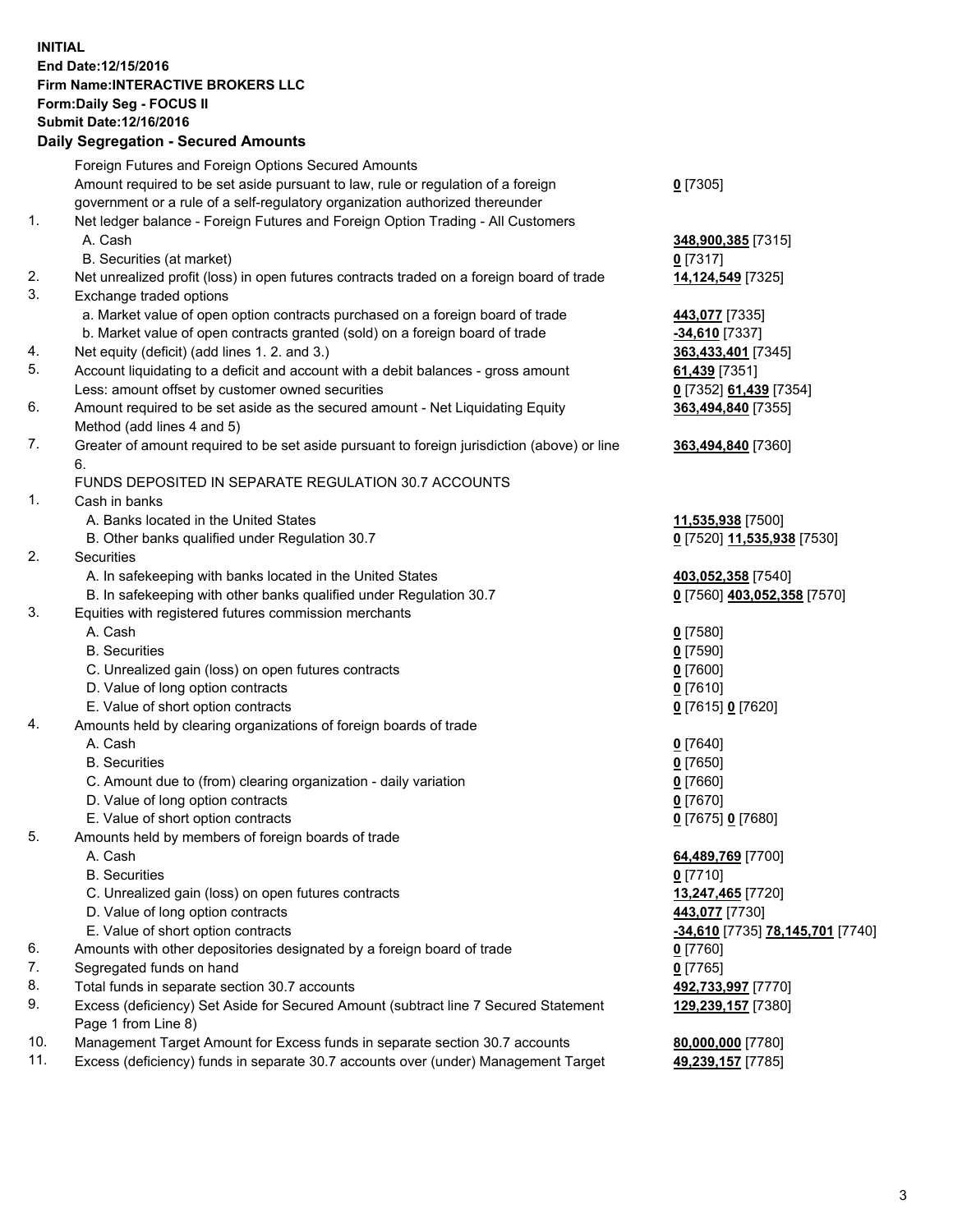**INITIAL End Date:12/15/2016 Firm Name:INTERACTIVE BROKERS LLC Form:Daily Seg - FOCUS II Submit Date:12/16/2016 Daily Segregation - Segregation Statement** SEGREGATION REQUIREMENTS(Section 4d(2) of the CEAct) 1. Net ledger balance A. Cash **3,327,040,497** [7010] B. Securities (at market) **0** [7020] 2. Net unrealized profit (loss) in open futures contracts traded on a contract market **-68,811,553** [7030] 3. Exchange traded options A. Add market value of open option contracts purchased on a contract market **136,447,444** [7032] B. Deduct market value of open option contracts granted (sold) on a contract market **-245,872,527** [7033] 4. Net equity (deficit) (add lines 1, 2 and 3) **3,148,803,861** [7040] 5. Accounts liquidating to a deficit and accounts with debit balances - gross amount **197,284** [7045] Less: amount offset by customer securities **0** [7047] **197,284** [7050] 6. Amount required to be segregated (add lines 4 and 5) **3,149,001,145** [7060] FUNDS IN SEGREGATED ACCOUNTS 7. Deposited in segregated funds bank accounts A. Cash **102,804,285** [7070] B. Securities representing investments of customers' funds (at market) **1,965,417,917** [7080] C. Securities held for particular customers or option customers in lieu of cash (at market) **0** [7090] 8. Margins on deposit with derivatives clearing organizations of contract markets A. Cash **25,234,292** [7100] B. Securities representing investments of customers' funds (at market) **1,347,836,574** [7110] C. Securities held for particular customers or option customers in lieu of cash (at market) **0** [7120] 9. Net settlement from (to) derivatives clearing organizations of contract markets **16,719,999** [7130] 10. Exchange traded options A. Value of open long option contracts **136,448,419** [7132] B. Value of open short option contracts **-245,859,468** [7133] 11. Net equities with other FCMs A. Net liquidating equity **0** [7140] B. Securities representing investments of customers' funds (at market) **0** [7160] C. Securities held for particular customers or option customers in lieu of cash (at market) **0** [7170] 12. Segregated funds on hand **0** [7150] 13. Total amount in segregation (add lines 7 through 12) **3,348,602,018** [7180] 14. Excess (deficiency) funds in segregation (subtract line 6 from line 13) **199,600,873** [7190] 15. Management Target Amount for Excess funds in segregation **155,000,000** [7194] **44,600,873** [7198]

16. Excess (deficiency) funds in segregation over (under) Management Target Amount Excess

4